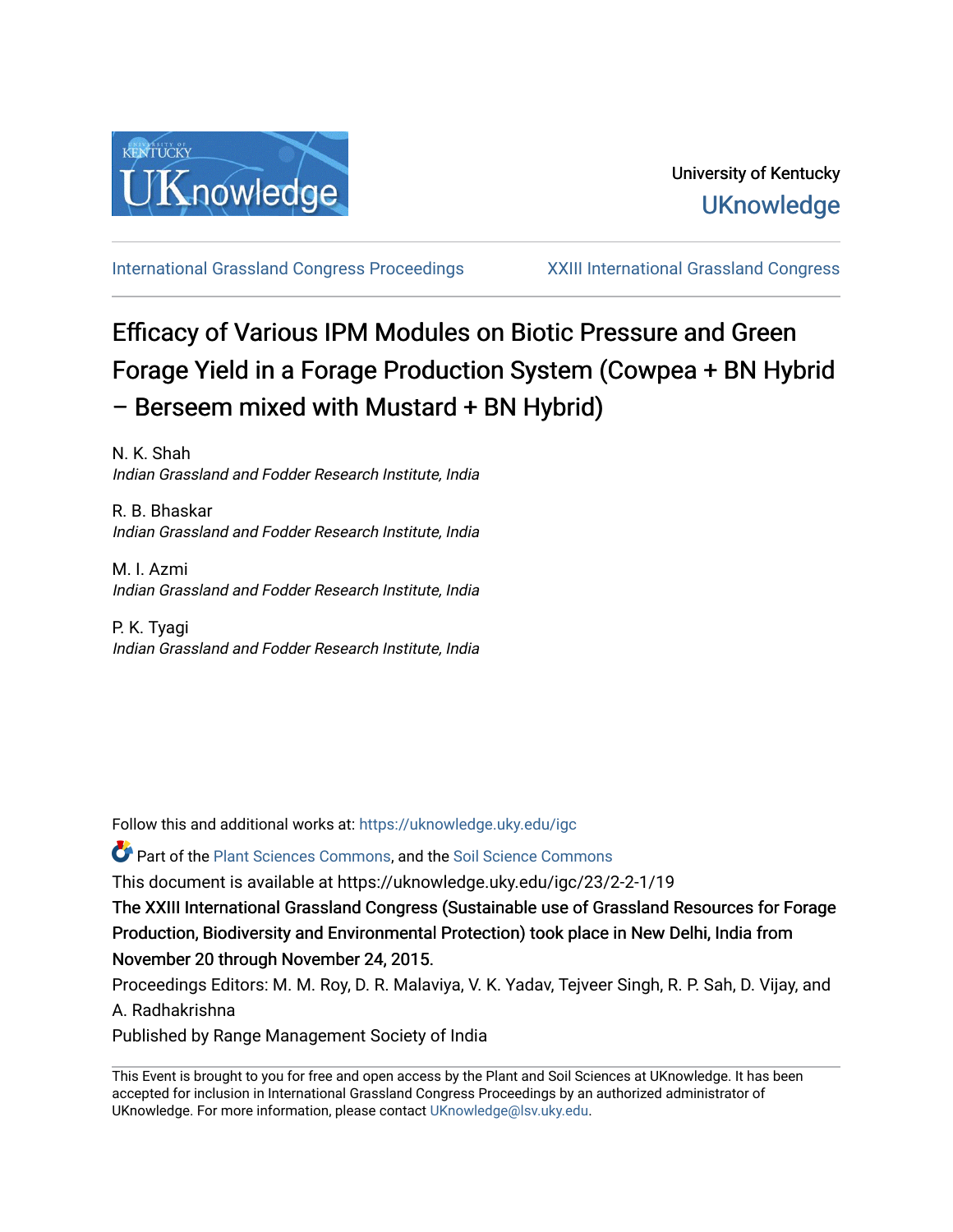Paper ID: 1438 Theme 2. Grassland production and utilization Sub-theme 2.2. Integration of plant protection to optimise production

# **Efficacy of various IPM modules on biotic pressure and green forage yield in a forage production system (cowpea + BN Hybrid – berseem mixed with mustard + BN Hybrid)**

## **N. K. Shah\*, R. B. Bhaskar, M. I. Azmi, P. K. Tyagi**

Indian Grassland & Fodder Research Institute, Jhansi-284003, India \*Corresponding author e-mail : nagesh.shah@rediffmail.com

**Keywords:** Biotic Pressure, GFY, IPM module, Production System

## **Introduction**

Various control measures by themselves are not free from one or the other limitations to provide safe, economically viable and efficient in pest population suppression. The economics is much more relevant when we talk of low value commodity like forage crops. Viewing this multifaceted problem and inherent limitations of each control method the ultimate solution lies in integrated pest control expedient. The connotation of the approach is to utilize all the possible methods of control including maximum exploitation of naturally existing populations and regulating factors in as compatible manner as possible to keep the pest population levels below economic threshold. Earlier, IPM in fodder crops has been worked out by Shri Ram and Gupta, 1989; Pandey *et al*., 2000; Shah *et al*., 2011.

## **Materials and Methods**

An experiment with fifteen IPM modules was laid out in three replications with split plot design at Central Research Farm of IGFRI, Jhansi. In main plots various sowing dates while in subplots different treatments including eco-friendly ones were experimented. Seed treatments were thiomethoxam + pencycurone ( $@ 0.5gm/kg$  seed); thiram + carbendazim + carbofuran (@0.025%); tricho XP (@ 5gm/kg seed); N S P (neem seed powder) @ 50gm/kg seed and no seed treatment while the sprays were imidacloprid + tebuconazole ( $\omega$  0.025% conc.); endosulfan ( $\omega$ 0.07%) + mancozeb ( $\omega$ 0.09%); azacel (@ 0.15%conc.); NSKE (neem seed kernel extract) @ 3 % and no spray. The varieties planted were BN hybrid (IGFRI-10), cowpea (BL1), Berseem (JHB-146) and mustard (local).

#### **Results and Discussion**

Of various sowing dates 1st week of July sowing in combination with seed treatment of thiomethoxam + pencycurone and foliar spray of imidacloprid + tebuconazole on 45 days old crop was found to be the most effective IPM module (62.31%) reduction in the root rot (*Rhizoctonia bataticola* (Taub.) Butler) intensity, 47.83% reduction in leaf spot (*Cercospora cruenteae* Sacc.), 34.30% reduction in flea beetle (*Pagria signata* Motsch.) incidence, 61.30% reduction in semilooper (*Plusia nigrisigna* Walker) damage, 67.65% in grasshopper (*Hieroglyphus nigrorepletus* Bolivar) damage and 40.62% reduction in plant parasitic nematodes (*Meloidogyne incognita* Goldi.) in cowpea and 64.52% reduction in leaf blast (*Pyriculareae graceae* Herbert) and 40.39% in grasshopper (*Hieroglyphus nigrorepletus* Bolivar) damage in BN hybrid was recorded. This treatment yielded maximum GFY (69.03 t/ha, an increase of 13.84% over control) (Table-1). During Rabi, IPM module having first week of November sowing + seed treatment of thiomethoxam + pencycurone along with foliar spray of imidacloprid + tebuconazole 10 days after each cut of berseem was found to be the most effective as this module significantly reduced biotic pressure on the crop (56.41% reduction in the root rot intensity caused by *Rhizoctonia solani* Kuhn. and *Fusarium semitectum* Berk. in berseem, 75.88% reduction in aphid population (*Lipaphis erysimi* Kalt.) and 53.04% reduction in plant parasitic nematodes (*Tylenchorhynchus vulgaris* Upadhyay) and yielded maximum GFY (88.35 t/ha, an increase of 18.10% over control) (Table-2). The effect of various eco-friendly micro-organisms and earthworms were also studied. It was observed that in all the IPM modules studied the population of bacteria, Fungi, Actinomycetes and predatory nematodes were increased. The presence of earthworms was also higher in all the modules experimented. Thus the eco-friendly approach of pest management indicates no unsound effect on beneficial microorganisms.

#### Co**nclusion**

The research outcome suggests the aptness of IPM for the management of biotic stress factors. The economics of experimented IPM modules also works out to be adequate in low value commodity like Forage crops.